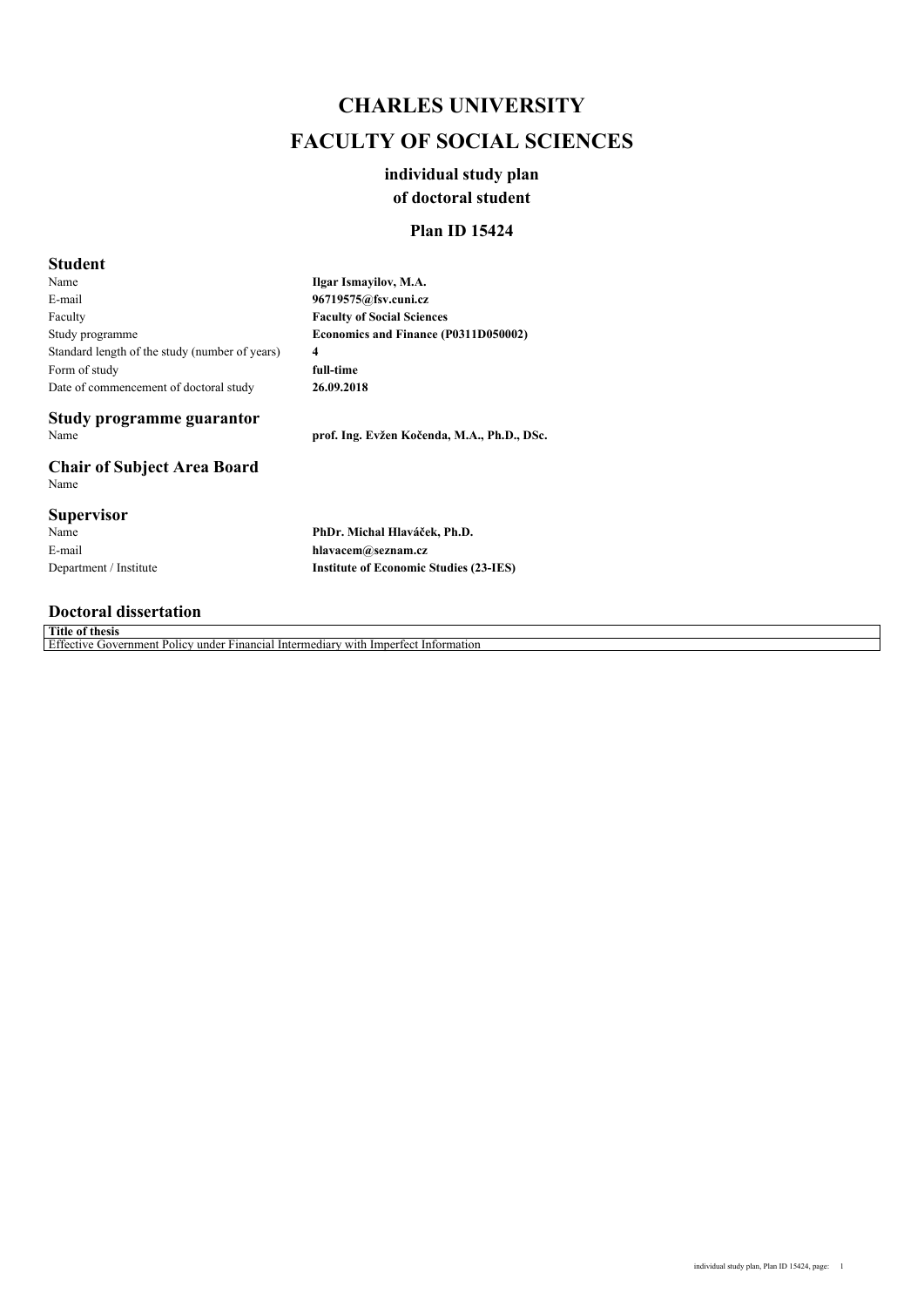#### *Progress on the doctoral dissertation*

*Synopsis: The work will consist of three essays that will investigate the decision making process of financial intermediary in costly information environment, size of fiscal multiplier in multi-regime model and the effect of the different methodological approaches on the value of fiscal multiplier. Credit constraint is the main mechanism of financial friction that amplifies and spreads to other sectors the effects of shocks hitting economy over the business cycles. Dynamic interaction between credit limits and asset prices is the main force that spreads the effect of shocks. Meanwhile, the responsive nature of investments perfectly fits to the decision making process under information friction. The objective of this essay is to develop a novel model that applies information asymmetry problem to investment decisions. The analysis, experiments and calculations implemented in the thesis is to find answer to the main research question which is how government policy shocks affect investment decision of financial intermediary in costly information framework. Secondly, the current work will also investigate fiscal policy under the regime-switching model for emerging economies. The existing economic literature mainly has employed linear models and found a small fiscal multiplier in emerging economies that suspects the effectiveness of fiscal policy in this group of countries. However, some recent studies (Auerbach and Gorodnichenko (2012), Afonso et al. (2011) and others) confirm regime dependency of fiscal policy. Therefore, the implementation of panel threshold vector autoregression (PTVAR) model, in addition to provision of more accurate fiscal multiplier, also is the documentation of asymmetry in the responses of economic variables to government intervention in emerging economies. Thirdly, this thesis is also related to the economic literature of meta-regression analysis. Considering the rich economic literature on the fiscal policy, meta-analysis might to shed light on the problems in this topic and stress tendency of different methodologies in the estimation of fiscal multiplier. Selective list of references: Afonso, A., Baxa, J., and Slavik, M. (2011). Fiscal developments and financial stress: a threshold var analysis. Empirical Economics, pages 1–29. Auerbach, A. J. and Gorodnichenko, Y. (2012). Measuring the output responses to fiscal policy. American Economic Journal: Economic Policy, 4(2):1–27. Blanchard, O. and Perotti, R. (2002). An empirical characterization of the dynamic effects of changes in government spending and taxes on output. The Quarterly Journal of economics, 117(4):1329–1368. Ilzetzki, E., Mendoza, E. G., and Vgh, C. A. (2013). How big (small?) are fiscal multipliers? Journal of Monetary Economics, 60(2):239–254. Romer, C. D. and Romer, D. H. (2010). The Macroeconomic E* □ects of Tax Changes: Estimates Based on a New Measure of Fiscal Shocks. American Economic *Review, 100(3):763–801. Bernanke, Ben, and Mark Gertler. "Financial fragility and economic performance." The Quarterly Journal of Economics 105, no. 1 (1990): 87-114. Gertler, Mark, Nobuhiro Kiyotaki, and Albert Queralto. "Financial crises, bank risk exposure and government financial policy." Journal of Monetary Economics 59 (2012): S17-S34. Mankiw, N. Gregory, and Ricardo Reis. "Sticky information versus sticky prices: a proposal to replace the New Keynesian Phillips curve." The Quarterly Journal of Economics 117, no. 4 (2002): 1295-1328. Matějka, Filip, and Alisdair McKay. "Rational inattention to discrete choices: A new foundation for the multinomial logit model." American Economic Review 105, no. 1 (2015): 272-98. Sims, Christopher A. "Implications of rational inattention." Journal of monetary Economics 50, no. 3 (2003): 665-690. Sims, Christopher A. "Rational inattention: Beyond the linear-quadratic case." American Economic Review 96, no. 2 (2006): 158-163. Form and scope of dissertation: The dissertation will have between 100 and 200 standard pages. Time schedule of progress on the dissertation: 1st year of study: Work on the first dissertation article with an expected title "Reassessment of Fiscal Multiplier in Developing Countries: Regime-Switching Model" 2nd year of study: Work on the second dissertation article with an expected title "Effective Government Policy under Financial Intermediary with Imperfect Information" 3rd year of study: Completion of the dissertation with the third article with an expected title "Fiscal multiplier: Meta-analysis" 4th year of study:*

*Finishing, Pre-defense, and Defense of the dissertation.*

#### *State doctoral examination and doctoral thesis defence*

#### *Course of study*

*Scheduled date of the state doctoral examination: November 2020 Scheduled date of pre-defense: November 2021 Scheduled date of the defense of the dissertation: May 2022*

#### *Duties – study plan*

| <b>Type</b> | Code          | Title, details                                                                                           | Ac. year  |
|-------------|---------------|----------------------------------------------------------------------------------------------------------|-----------|
| Course      | <b>JED521</b> | Teaching Assistantship (Half) A                                                                          | 2018/2019 |
| Course      | JED414        | Quantitative Methods I                                                                                   | 2018/2019 |
| Course      | JED415        | Quantitative Methods II                                                                                  | 2018/2019 |
| Course      | JED414        | Quantitative Methods in Macroeconomics and Finance I                                                     | 2019/2020 |
| Course      | JED415        | Ouantitative Methods in Macroeconomics and Finance II                                                    | 2019/2020 |
| Course      | JED414        | Ouantitative Methods in Macroeconomics and Finance I                                                     | 2020/2021 |
| Course      | <b>JED415</b> | Ouantitative Methods in Macroeconomics and Finance II                                                    | 2020/2021 |
| Course      | <b>JED511</b> | Teaching Assistantship (Full) A                                                                          | 2018/2019 |
| Course      | <b>JED521</b> | Teaching Assistantship (Half) A                                                                          | 2019/2020 |
| Course      | <b>JED511</b> | Teaching Assistantship (Full) A                                                                          | 2019/2020 |
| Course      | <b>JED511</b> | Teaching Assistantship (Full) A                                                                          | 2019/2020 |
| Course      | <b>JED511</b> | Teaching Assistantship (Full) A                                                                          | 2020/2021 |
| Course      | <b>JED511</b> | Teaching Assistantship (Full) A                                                                          | 2020/2021 |
| Course      | <b>JED511</b> | Teaching Assistantship (Full) A                                                                          | 2021/2022 |
| Course      | <b>JED511</b> | Teaching Assistantship (Full) A                                                                          | 2021/2022 |
| Other       | $---$         | <b>Grant Activities</b>                                                                                  | 2018/2019 |
|             |               | Application to the Grant Agency of the UK competition with the expected topic "Reassessment of Fiscal    |           |
|             |               | Multiplier in Developing Countries: Regime-Switching Model". In case my project will not be accepted for |           |
|             |               | financing, I will submit new application in subsequent years of study.                                   |           |
| Other       | $---$         | Methodological seminar for PhD students                                                                  | 2018/2019 |
|             |               | In the first year of study, I will attend a methodological seminar for teaching.                         |           |
| Other       | ---           | BT and MT refereeing                                                                                     | 2018/2019 |
|             |               | I will serve as an opponent of Bachelor's and Master's theses                                            |           |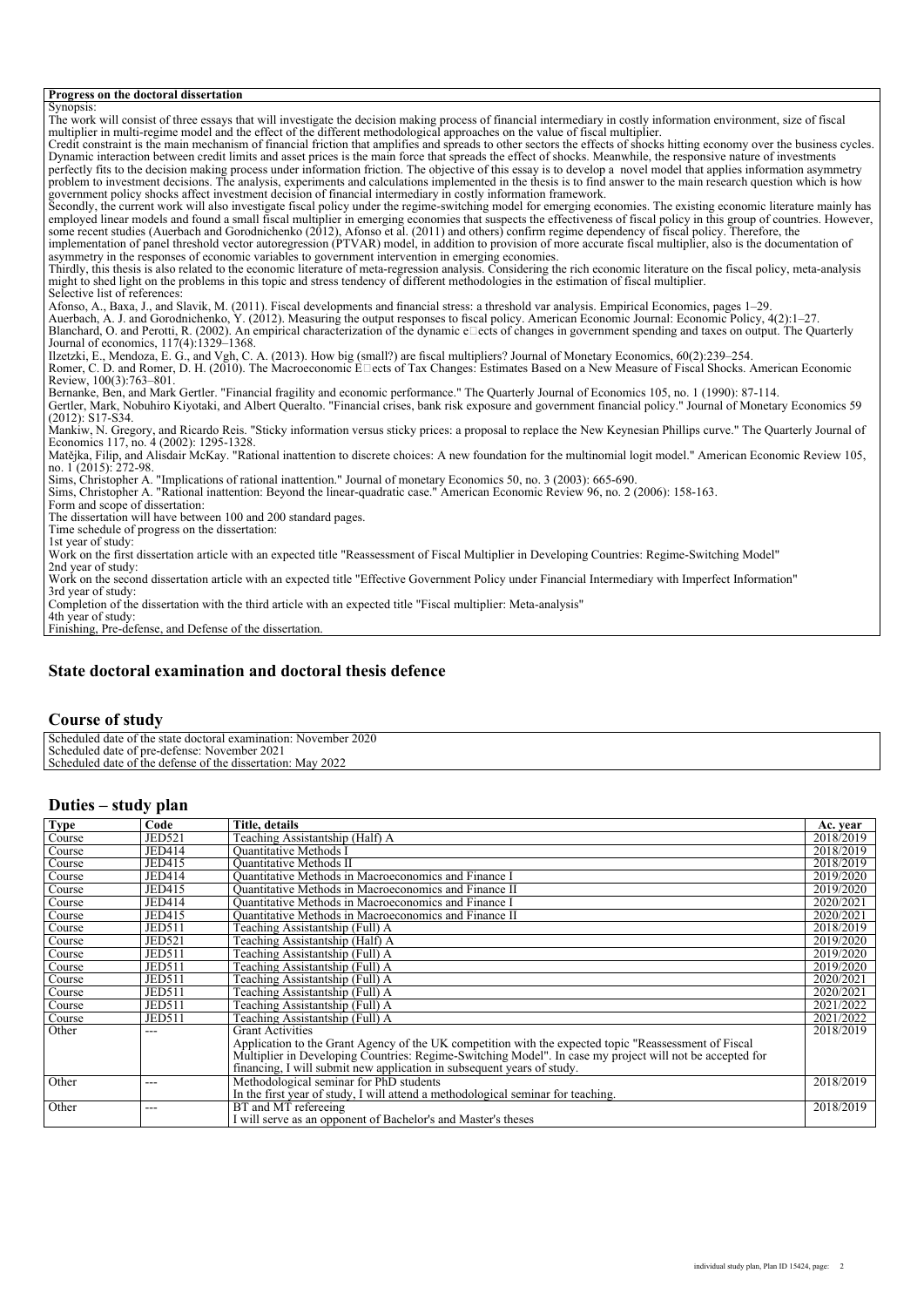| <b>Type</b> | Code           | Title, details                                                                                                                                                                                                                                                                                                                                                                                                                                                                                                                                                                                                               | Ac. year  |
|-------------|----------------|------------------------------------------------------------------------------------------------------------------------------------------------------------------------------------------------------------------------------------------------------------------------------------------------------------------------------------------------------------------------------------------------------------------------------------------------------------------------------------------------------------------------------------------------------------------------------------------------------------------------------|-----------|
| Other       |                | <b>Study Documents</b><br>Till May 31 of this academic year, I deliver "Annual assessment of fulfilling the ISP" + "Supplement", in which I<br>further specify the intended course of my doctoral studies over the next academic year. In case of termination my<br>study interruption I will fill in the required documents ("Annual assessment of fulfilling the ISP" + "Supplement"<br>for the next academic year) within a month from the end of the my study interruption period.                                                                                                                                       | 2018/2019 |
| Other       | ---            | Defense<br>I will attend at least 50% of dissertation defenses held at the IES FSV UK.                                                                                                                                                                                                                                                                                                                                                                                                                                                                                                                                       | 2018/2019 |
| Publication | $---$          | Reassessment of Fiscal Multiplier in Developing Countries: Regime-Switching Model (IES WP submission)<br>Submission to the IES WP based on my diploma thesis, with expected title "Reassessment of Fiscal Multiplier in<br>Developing Countries: Regime-Switching Model"                                                                                                                                                                                                                                                                                                                                                     | 2018/2019 |
| Publication | $---$          | Reassessment of Fiscal Multiplier in Developing Countries: Regime-Switching Model (Scopus submission)<br>Submission to a foreign journal listed in Scopus database. The paper will be based on my diploma thesis with an<br>expected title "Reassessment of Fiscal Multiplier in Developing Countries: Regime-Switching Model". In case of<br>very positive reviews from on the IES WP version.<br>We first plan to submit to the "Journal of Macroeconomics". In case of rejection in this journal or in case of less<br>positive reviews from IES WP we send the paper to the 1. Prague Economic Papers 2. Finance a úvěr. | 2018/2019 |
| Conference  | ---            | 10th IFO Conference on Macroeconomics and Survey Data<br>Submission of a contribution "Reassessment of Fiscal Multiplier in Developing Countries: Regime-Switching<br>Model" to the international conference "10th IFO Conference on Macroeconomics and Survey Data" in 2019,<br>Munich                                                                                                                                                                                                                                                                                                                                      | 2018/2019 |
| Other       | $---$          | Teaching assistanship<br>Teaching WS 2018/2019: JEB044 Financial Accounting (1/2 TA slot)                                                                                                                                                                                                                                                                                                                                                                                                                                                                                                                                    | 2018/2019 |
| Publication | ---            | Effective Government Policy under Financial Intermediary with Imperfect Information (IES WP submission)<br>Submission to the IES WP based on my diploma thesis, with expected title "Effective Government Policy under<br>Financial Intermediary with Imperfect Information"                                                                                                                                                                                                                                                                                                                                                 | 2019/2020 |
| Publication | $\overline{a}$ | Effect of fiscal policy: meta-analysis<br>Submission to the IES WP with expected title "Effect of fiscal policy: meta-analysis"                                                                                                                                                                                                                                                                                                                                                                                                                                                                                              | 2020/2021 |
| Publication | $---$          | Effective Government Policy under Financial Intermediary with Imperfect Information (Scopus submission)<br>Submission to a foreign journal listed in Scopus database with expected title "Effective Government Policy under<br>Financial Intermediary with Imperfect Information"                                                                                                                                                                                                                                                                                                                                            | 2019/2020 |
| Publication | $---$          | Effect of fiscal policy: meta-analysis<br>Submission to a foreign journal listed in Scopus database with expected title "Effect of fiscal policy: meta-<br>analysis"                                                                                                                                                                                                                                                                                                                                                                                                                                                         | 2020/2021 |
| Conference  | $---$          | By the end of fourth year I will actively participate in at least two international scientific conferences.<br>* Supplementary duties were added to the plan in the course of study                                                                                                                                                                                                                                                                                                                                                                                                                                          | 2021/2022 |

*\* Supplementary duties were added to the plan in the course of study.*

### *Duties specific for the field of study*

*Publications and other study duties required to register for the state doctoral exam and defense:*

 *By the end of the 3rd year I enrol for the state doctoral exam (SDE) so that I pass the SDE not later than by the end of the 4th year. Not later than two months before the SDE I deliver all materials demonstrating compliance with the conditions for admission to the SDE, i.e. having published or accepted for publication (in that case I attach the postprint and a well verifiable confirmation of acceptance for publication) at least one article in a scientific journal included in the Scopus database (or in a journal with a nonzero impact factor from SSCI, SCI databases) and at least one scientific article in a series of at least IES Working Papers Series quality, two grant activities (according to the rules defined by the Doctoral Council), at least four semesters of Doctoral seminars passed, and at least four "Teaching Assistantships" (TAs) in at least two different classes. I also commit myself to fulfil further special requirements that were specified by the Doctoral Council (if there are any) and attendance at the dissertation defenses in the minimum average participation of 25% of the defenses for the whole period of my studies.*

*At the time of submission of my application to the predefense as well as to the defense of the dissertation I commit myself to have published or accepted for* publication at least two articles in scientific journals included in the Scopus database (or in journals with a nonzero impact factor from SSCI, SCI databases). I further *commit myself to have 8 TAs fulfilled. At the time of submission of my application to the predefense I commit myself to have my dissertation at least in the following form. At least one dissertation article is complete, the second is almost complete, and the third is "in progress". For the third "in progress" article at least the structure, methodology, and objective are clear, and a significant work on it has already been done. Only articles accepted for publication when the student studies the PhD at the IES will fulfil these conditions. At the same time, the articles have to be affiliated to the IES FSV UK. Only articles in Economics, Finance and closely related fields will be accepted.*

*Obligations in case of a study stay: In case of a study visit/stay, I will apologise in advance to the coordinator of dissertation defenses so that my the absence could be excused. I will also in advance send a request to the Doctoral Council for possible consideration of study requirements, which I plan to fulfil during my visit/stay.*

#### *BT and MT opponency:*

*Throughout the entire duration of my study I will serve as an opponent of Bachelor's and Master's theses.*

#### *Study documents:*

*Till May 31 of this academic year, I deliver my "Annual assessment of fulfilling the ISP" + "Supplement", in which I further specify the intended course of my doctoral studies in the next academic year. Once my "Annual assessment of fulfilling the ISP" + "Supplement" is evaluated by the Doctoral Council in SIS, I will print it, sign it, arrange my supervisor's signature and deliver it to the liable CDS member by the set date. In case of terminating my study interruption I will fill in the required documents ("Annual assessment of fulfilling the ISP" + "Supplement" for the next academic year) within a month from the end of my study interruption period.*

#### *Defenses:*

 *I will visit at least 50% of dissertation defenses held at the IES FSV UK.*